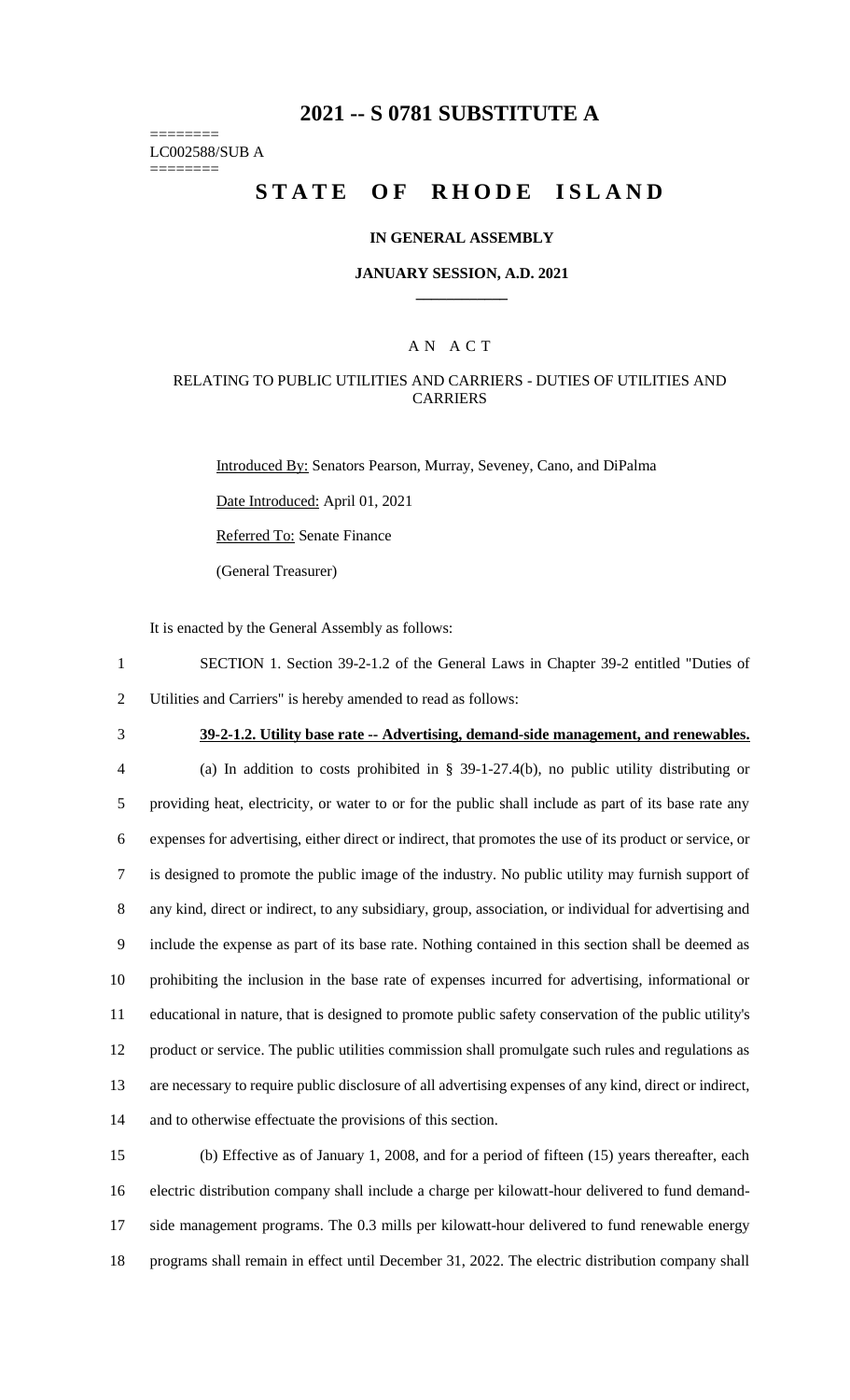establish and, after July 1, 2007, maintain, two (2) separate accounts, one for demand-side management programs (the "demand-side account"), which shall be funded by the electric demand- side charge and administered and implemented by the distribution company, subject to the regulatory reviewing authority of the commission, and one for renewable energy programs, which shall be administered by the Rhode Island commerce corporation pursuant to § 42-64-13.2 and shall be held and disbursed by the distribution company as directed by the Rhode Island commerce corporation for the purposes of developing, promoting, and supporting renewable energy programs.

 During the time periods established in this subsection, the commission may, in its discretion, after notice and public hearing, increase the sums for demand-side management and renewable resources. In addition, the commission shall, after notice and public hearing, determine the appropriate charge for these programs. The office of energy resources, and/or the administrator of the renewable energy programs, may seek to secure for the state an equitable and reasonable portion of renewable energy credits or certificates created by private projects funded through those programs. As used in this section, "renewable energy resources" shall mean: (1) Power generation technologies, as defined in § 39-26-5, "eligible renewable energy resources," including off-grid and on-grid generating technologies located in Rhode Island, as a priority; (2) Research and development activities in Rhode Island pertaining to eligible renewable energy resources and to other renewable energy technologies for electrical generation; or (3) Projects and activities directly related to implementing eligible renewable energy resources projects in Rhode Island. Technologies for converting solar energy for space heating or generating domestic hot water may also be funded through the renewable energy programs. Fuel cells may be considered an energy efficiency technology to be included in demand-side management programs. Special rates for low- income customers in effect as of August 7, 1996, shall be continued, and the costs of all of these discounts shall be included in the distribution rates charged to all other customers. Nothing in this section shall be construed as prohibiting an electric distribution company from offering any special rates or programs for low-income customers which are not in effect as of August 7, 1996, subject to the approval by the commission.

 (1) The renewable energy investment programs shall be administered pursuant to rules established by the Rhode Island commerce corporation. Said rules shall provide transparent criteria to rank qualified renewable energy projects, giving consideration to:

(i) The feasibility of project completion;

(ii) The anticipated amount of renewable energy the project will produce;

(iii) The potential of the project to mitigate energy costs over the life of the project; and

(iv) The estimated cost per kilowatt-hour (KWh) of the energy produced from the project.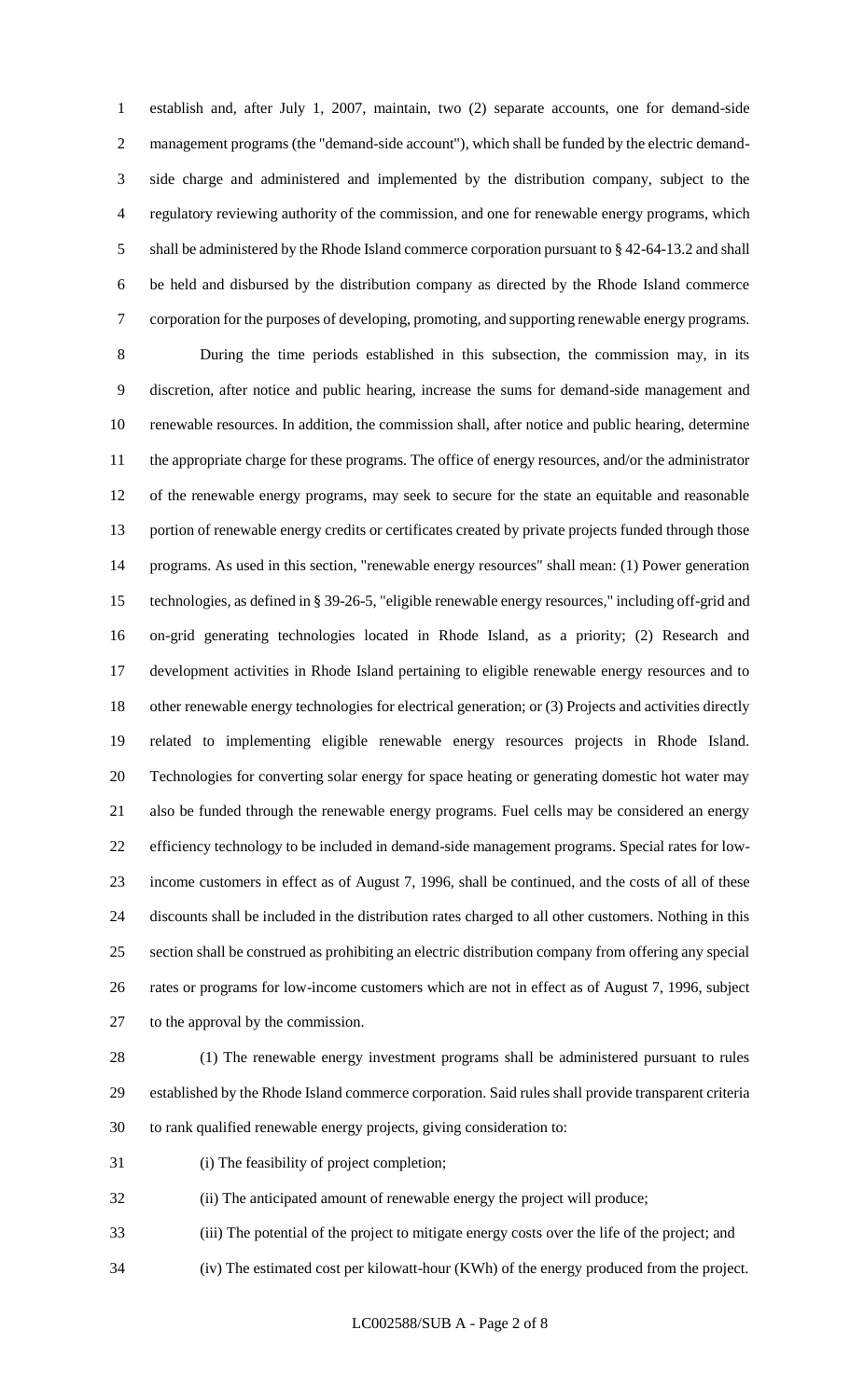(c) [Deleted by P.L. 2012, ch. 241, art. 4, § 14.]

 (d) The chief executive officer of the commerce corporation is authorized and may enter into a contract with a contractor for the cost-effective administration of the renewable energy programs funded by this section. A competitive bid and contract award for administration of the renewable energy programs may occur every three (3) years and shall include, as a condition, that after July 1, 2008, the account for the renewable energy programs shall be maintained and administered by the commerce corporation as provided for in subsection (b) of this section.

 (e) Effective January 1, 2007, and for a period of sixteen (16) years thereafter, each gas distribution company shall include, with the approval of the commission, a charge per deca therm delivered to fund demand-side management programs (the "gas demand-side charge"), including, but not limited to, programs for cost-effective energy efficiency, energy conservation, combined heat and power systems, and weatherization services for low-income households.

 (f) Each gas company shall establish a separate account for demand-side management programs (the "gas demand-side account") that shall be funded by the gas demand-side charge and administered and implemented by the distribution company, subject to the regulatory reviewing authority of the commission. The commission may establish administrative mechanisms and procedures that are similar to those for electric demand-side management programs administered under the jurisdiction of the commission and that are designed to achieve cost-effectiveness and high, life-time savings of efficiency measures supported by the program.

 (g) The commission may, if reasonable and feasible, except from this demand-side management charge:

(1) Gas used for distribution generation; and

 (2) Gas used for the manufacturing processes, where the customer has established a self- directed program to invest in and achieve best-effective energy efficiency in accordance with a plan 25 approved by the commission and subject to periodic review and approval by the commission, which plan shall require annual reporting of the amount invested and the return on investments in terms of gas savings.

 (h) The commission may provide for the coordinated and/or integrated administration of electric and gas demand-side management programs in order to enhance the effectiveness of the programs. Such coordinated and/or integrated administration may after March 1, 2009, upon the recommendation of the office of energy resources, be through one or more third-party entities designated by the commission pursuant to a competitive selection process.

 (i) Effective January 1, 2007, the commission shall allocate from demand-side management gas and electric funds authorized pursuant to this section, an amount not to exceed two percent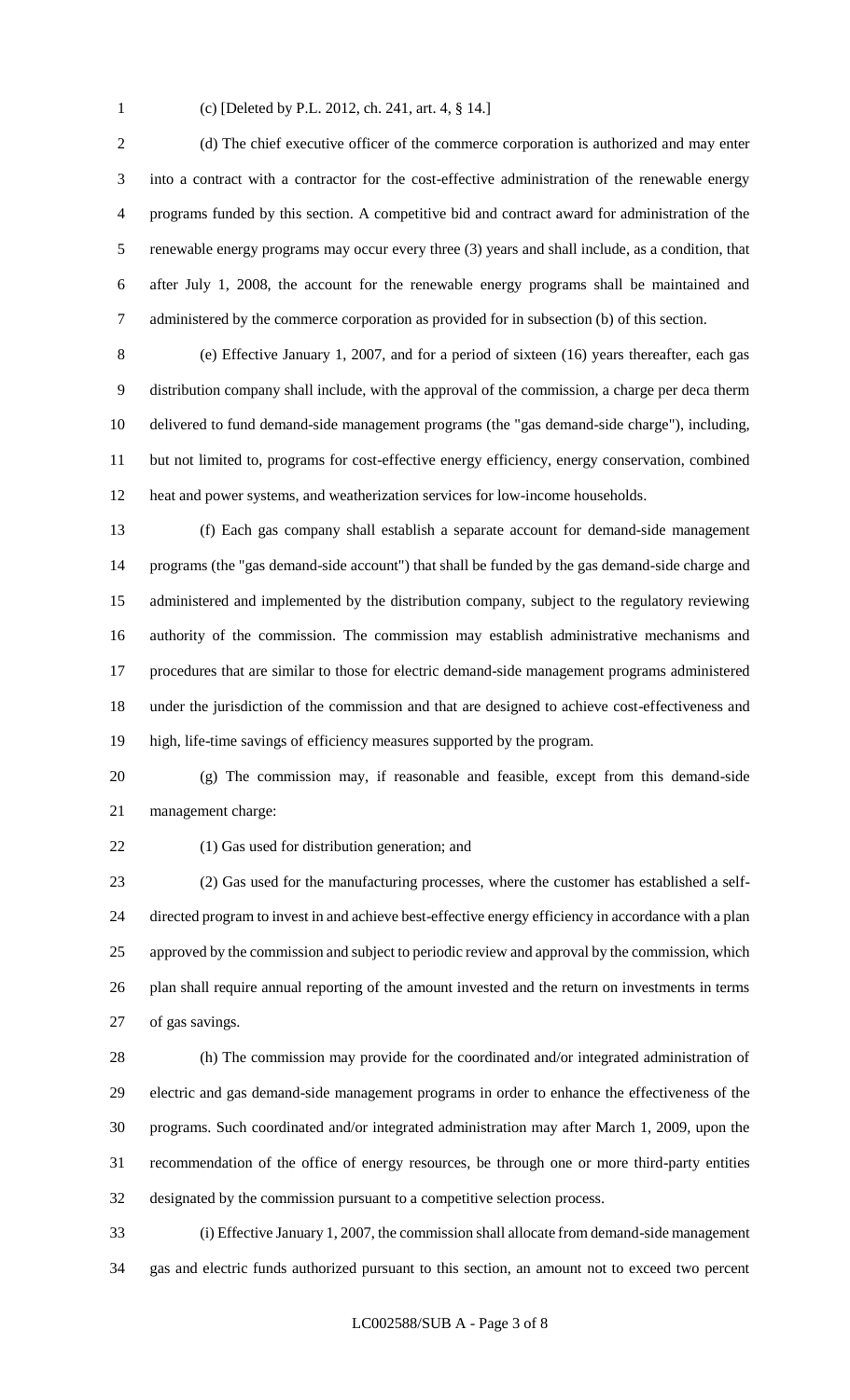(2%) of such funds on an annual basis for the retention of expert consultants, and reasonable 2 administration costs of the energy efficiency and resources management council associated with planning, management, and evaluation of energy-efficiency programs, renewable energy programs, system reliability least-cost procurement, and with regulatory proceedings, contested cases, and other actions pertaining to the purposes, powers, and duties of the council, which allocation may by mutual agreement, be used in coordination with the office of energy resources to support such activities.

 (j) Effective January 1, 2016, the commission shall annually allocate from the administrative funding amount allocated in subsection (i) from the demand-side management program as described in subsection (i) as follows: fifty percent (50%) for the purposes identified in subsection (i) and fifty percent (50%) annually to the office of energy resources for activities associated with planning, management, and evaluation of energy-efficiency programs, renewable energy programs, system reliability, least-cost procurement, and with regulatory proceedings, contested cases, and other actions pertaining to the purposes, powers, and duties of the office of energy resources.

 (k) On April 15, of each year, the office and the council shall submit to the governor, the president of the senate, and the speaker of the house of representatives, separate financial and performance reports regarding the demand-side management programs, including the specific level of funds that were contributed by the residential, municipal, and commercial and industrial sectors to the overall programs; the businesses, vendors, and institutions that received funding from demand-side management gas and electric funds used for the purposes in this section; and the businesses, vendors, and institutions that received the administrative funds for the purposes in subsections (i) and (j). These reports shall be posted electronically on the websites of the office of energy resources and the energy efficiency and resources management council.

 (l) On or after August 1, 2015, at the request of the Rhode Island infrastructure bank, each electric distribution company, except for the Pascoag Utility District and Block Island Power Company, shall remit two percent (2%) of the amount of the 2014 electric demand-side charge collections to the Rhode Island infrastructure bank.

 (m) On or after August 1, 2015, at the request of the Rhode Island infrastructure bank, each gas distribution company shall remit two percent (2%) of the amount of the 2014 gas demand-side charge collections to the Rhode Island infrastructure bank.

 (n) Effective January 1, 2022, the commission shall allocate from demand-side management gas and electric funds authorized pursuant to this section, five million dollars (\$5,000,000) of such funds on an annual basis to the Rhode Island infrastructure bank. Gas and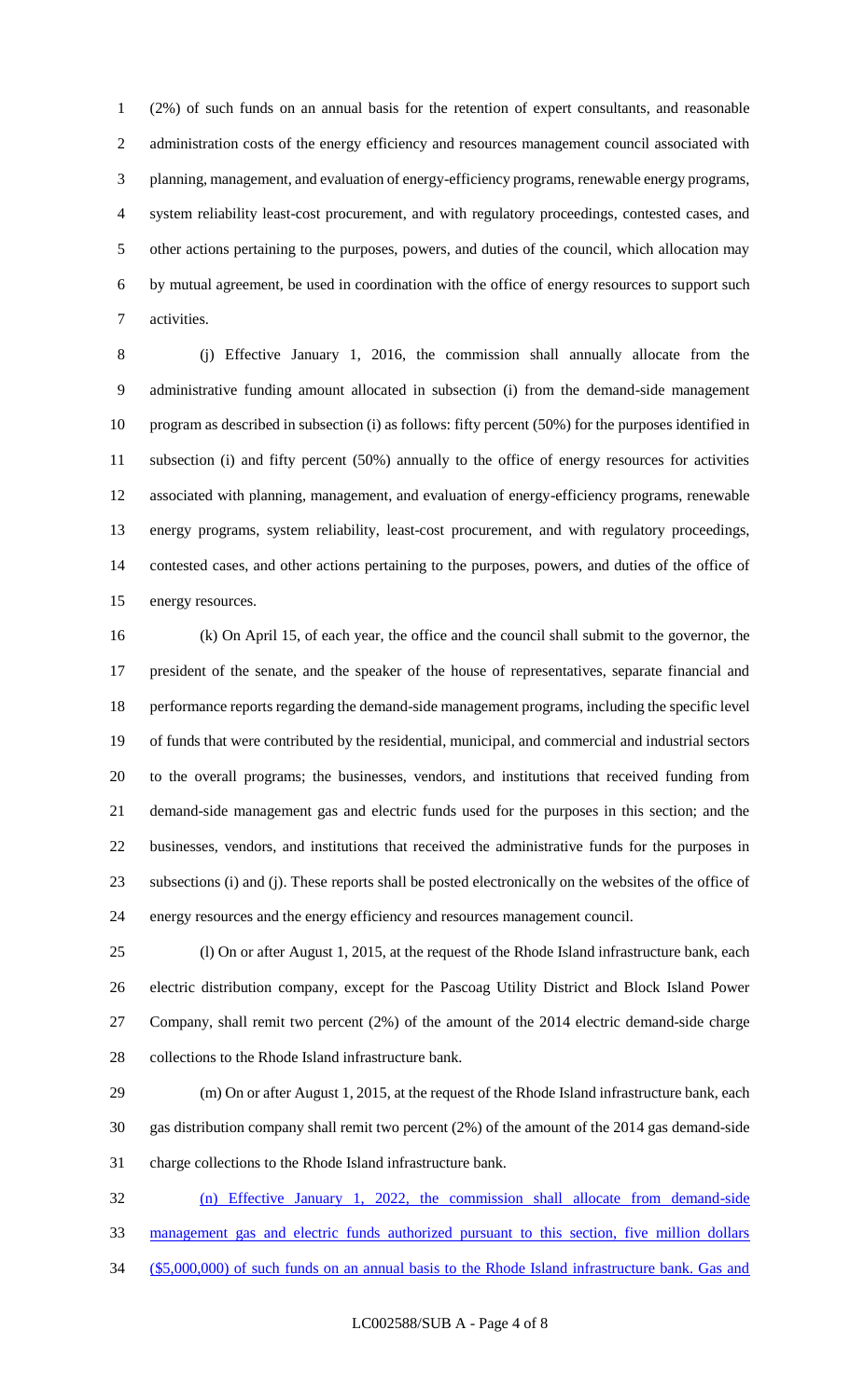section shall be eligible to be used in any energy efficiency, renewable energy, or demand-side 3 management project financing program administered by the Rhode Island infrastructure bank, notwithstanding any other restrictions on the use of such collections set forth in this chapter. The 5 infrastructure bank shall report annually to the commission within ninety (90) days of the end of each calendar year how collections transferred under this section were utilized. SECTION 2. Chapter 46-12.2 of the General Laws entitled "Rhode Island Infrastructure Bank" is hereby amended by adding thereto the following section: **46-12.2-4.3. Establishment of the clean energy fund.**  10 (a)(1) There is hereby authorized and created within the Rhode Island infrastructure bank 11 a clean energy fund for the purpose of providing technical, administrative and financial assistance to a local governmental unit, corporation, or person for energy efficient, renewable energy, and 13 demand-side management projects. The Rhode Island infrastructure bank shall review and approve 14 all applications for projects to be financed through the clean energy fund. (2) The Rhode Island infrastructure bank shall promulgate rules and regulations to effectuate the provisions of this section which may include, without limitation, forms for financial assistance applications, loan agreements, and other instruments and establishing the process through which a local governmental unit, corporation or person may submit an application for financial assistance from the clean energy fund. All rules and regulations promulgated pursuant to 20 this chapter shall be promulgated in accordance with the provisions of chapter 35 of title 42. (b) The Rhode Island infrastructure bank shall have all the powers necessary and 22 convenient to carry out and effectuate the purposes and provisions of this section including, without limiting the generality of the preceding statement, the authority: 24 (1) To receive and disburse such funds as may be available for the purpose of the fund subject to the provisions of this section; (2) To make and enter into binding commitments to provide financial assistance to eligible 27 borrowers from amounts on deposit in the fund; 28 (3) To levy administrative fees on eligible borrowers as necessary to effectuate the provisions of this section; provided, the fees have been previously authorized by an agreement between the Rhode Island infrastructure bank and the eligible borrower; (4) To engage the services of third-party vendors to provide professional services; (5) To establish one or more accounts within the fund; and (6) Such other authority as granted to the Rhode Island infrastructure bank under this 34 chapter.

1 electric demand-side funds transferred to the Rhode Island infrastructure bank pursuant to this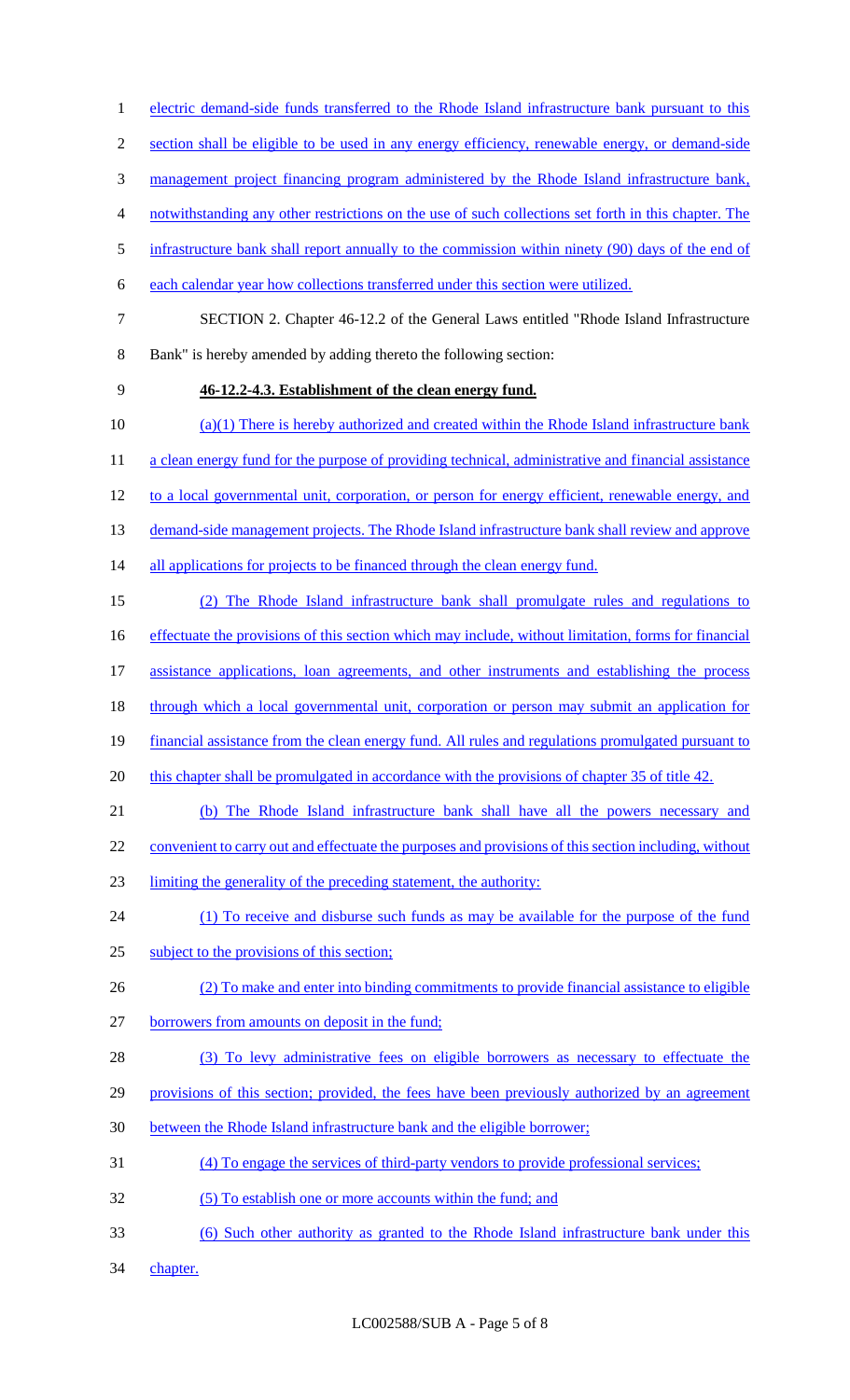1 (c) Subject to the provisions of this section and to any agreements with the holders of any 2 bonds of the Rhode Island infrastructure bank or any trustee therefor, amounts held by the Rhode 3 Island infrastructure bank for the account of the fund shall be applied by the Rhode Island 4 infrastructure bank, either by direct expenditure, disbursement, or transfer to one or more other 5 funds and accounts held by the Rhode Island infrastructure bank or maintained under any trust 6 agreement pertaining to bonds, either alone or with other funds of the Rhode Island infrastructure 7 bank, to the following purposes: 8 (1) To provide financial assistance to local governmental units, corporations or persons to 9 finance costs of approved projects, as set forth in subsection (a) of this section, and to refinance the 10 costs of the projects, subject to such terms and conditions, if any, as are determined by the Rhode 11 **Island infrastructure bank;** 12 (2) To fund reserves for bonds of the Rhode Island infrastructure bank and to purchase 13 insurance and pay the premiums therefor, and pay fees and expenses of letters or lines of credit and 14 costs of reimbursement to the issuers thereof for any payments made thereon or on any insurance, 15 and to otherwise provide security for, and a source of payment for obligations of the Rhode Island 16 infrastructure bank, by pledge, lien, assignment, or otherwise as provided in this chapter; 17 (3) To pay expenses of the Rhode Island infrastructure bank in administering the clean 18 energy fund; 19 (4) To provide a reserve for, or to otherwise secure, amounts payable by borrowers on loans 20 and obligations outstanding in the event of default thereof; amounts in any account in the fund may 21 be applied to defaults on loans outstanding to the borrower for which the account was established 22 and, on a parity basis with all other accounts, to defaults on any loans or obligations outstanding; 23 and 24 (5) To provide a reserve for, or to otherwise secure, by pledge, lien, assignment, or 25 otherwise as provided in this chapter, any bonds of the Rhode Island infrastructure bank. 26 (d) In addition to other remedies of the Rhode Island infrastructure bank under any loan 27 agreement or otherwise provided by law, the Rhode Island infrastructure bank may also recover 28 from a borrower, in an action in superior court, any amount due the Rhode Island infrastructure 29 bank together with any other actual damages the Rhode Island infrastructure bank shall have 30 sustained from the failure or refusal of the borrower to make the payments or abide by the terms of 31 the loan agreement. 32 (e) The Rhode Island infrastructure bank may create one or more loan loss reserve funds 33 to serve as further security for any loans made by the Rhode Island infrastructure bank or any bonds

34 of the Rhode Island infrastructure bank issued to fund projects in accordance with this section.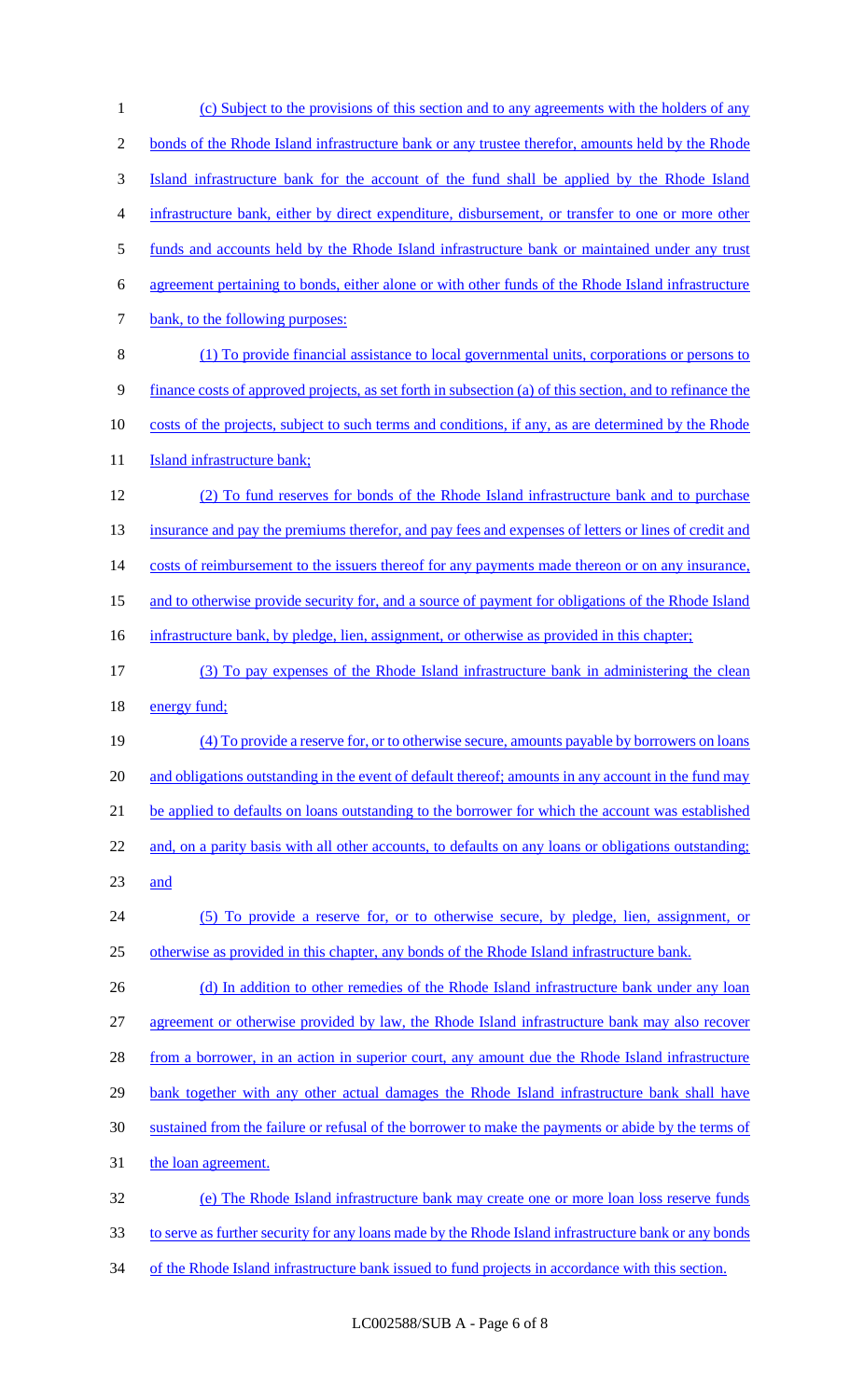- 1 (f) To the extent possible, and in accordance with law, the Rhode Island infrastructure bank
- 2 shall encourage the use of project labor agreements for projects by local governmental units over
- 3 ten million dollars (\$10,000,000) and local hiring on projects funded under this section.
- 4 SECTION 3. This act shall take effect upon passage.

======== LC002588/SUB A  $=$